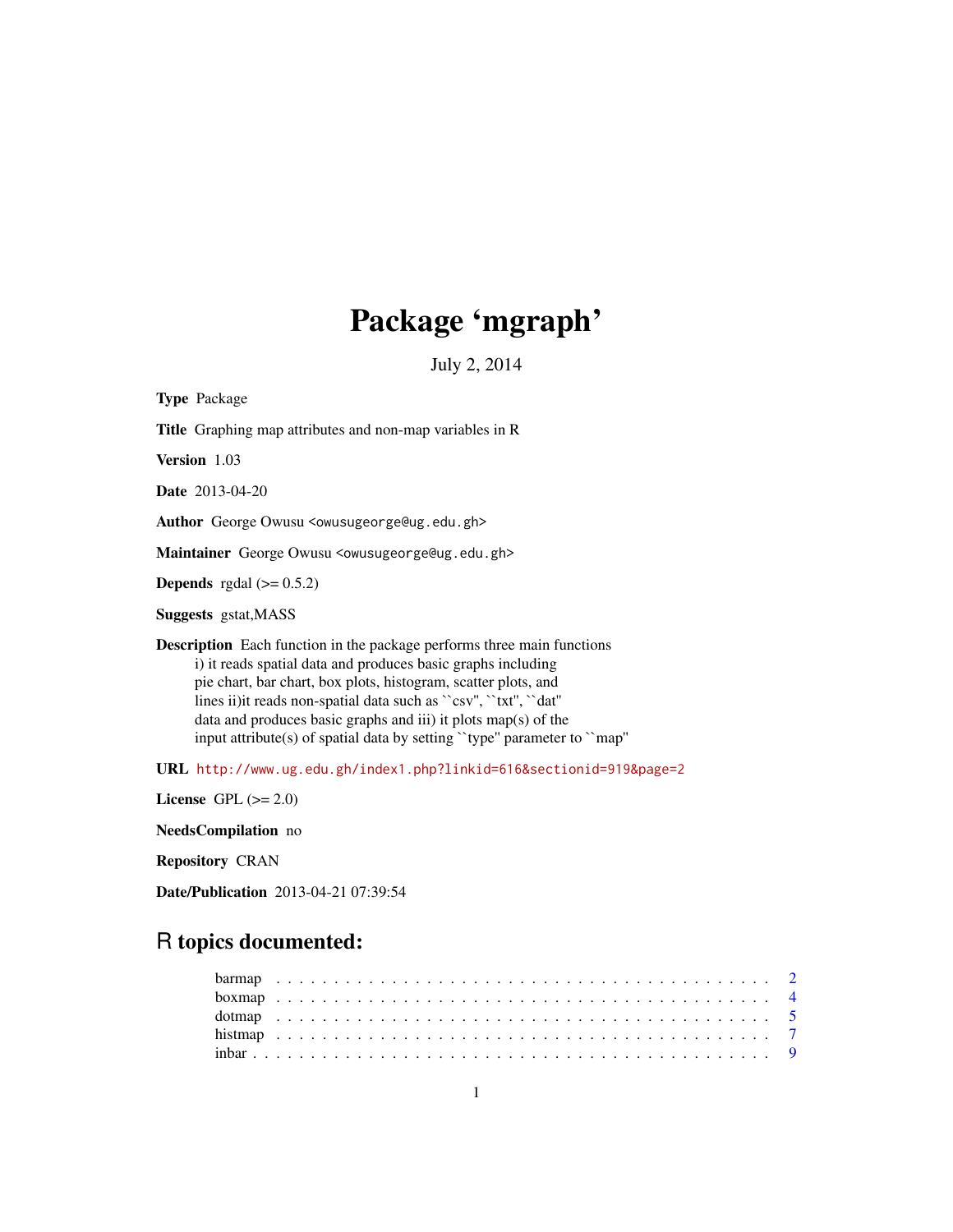#### <span id="page-1-0"></span>2 barmap barmap at the set of the set of the set of the set of the set of the set of the set of the set of the set of the set of the set of the set of the set of the set of the set of the set of the set of the set of the s

barmap *Bar graph of map and non-map data*

#### Description

The barmap function plots an attribute of a map data. It also returns tabular data:frequencies

#### Usage

```
barmap(source,layer='',attribute,type='',label="",col='',factor='')
## Default S3 method:
barmap(source,layer='',attribute,type='',label="",col='',factor='')
## S3 method for class 'barmap'
print(x,...)
## S3 method for class 'barmap'
summary(object,...)
## S3 method for class 'barmap'
plot(x, \ldots)
```
#### Arguments

| source    | Folder path of the layer or map. Please quote the full folder path with forward<br>slash "/". You can use R object as a source but you must set the layer parameter<br>to "nofile"; see below                                                                                                            |
|-----------|----------------------------------------------------------------------------------------------------------------------------------------------------------------------------------------------------------------------------------------------------------------------------------------------------------|
| laver     | The layer map in the folder that you want to work with. It is the file name of<br>map. This is case sensitive, please. In case you want to use non spatial data such<br>as ".csv", ".txt", "dat" or ".tab" insert the file name as layer. In case of using R<br>object as a source set layer to "nofile" |
| type      | The type of bar chart you want to plot. It can take "simple", "group", "stack"; Set<br>the "type" to "map" if you want a map to be drawn for the attribute                                                                                                                                               |
| attribute | The attribute name of the layer or the map you want use. In case you of using<br>non spatial data such as ".csv", ".txt", "dat" or ".tab" attributes are variables or<br>column names                                                                                                                    |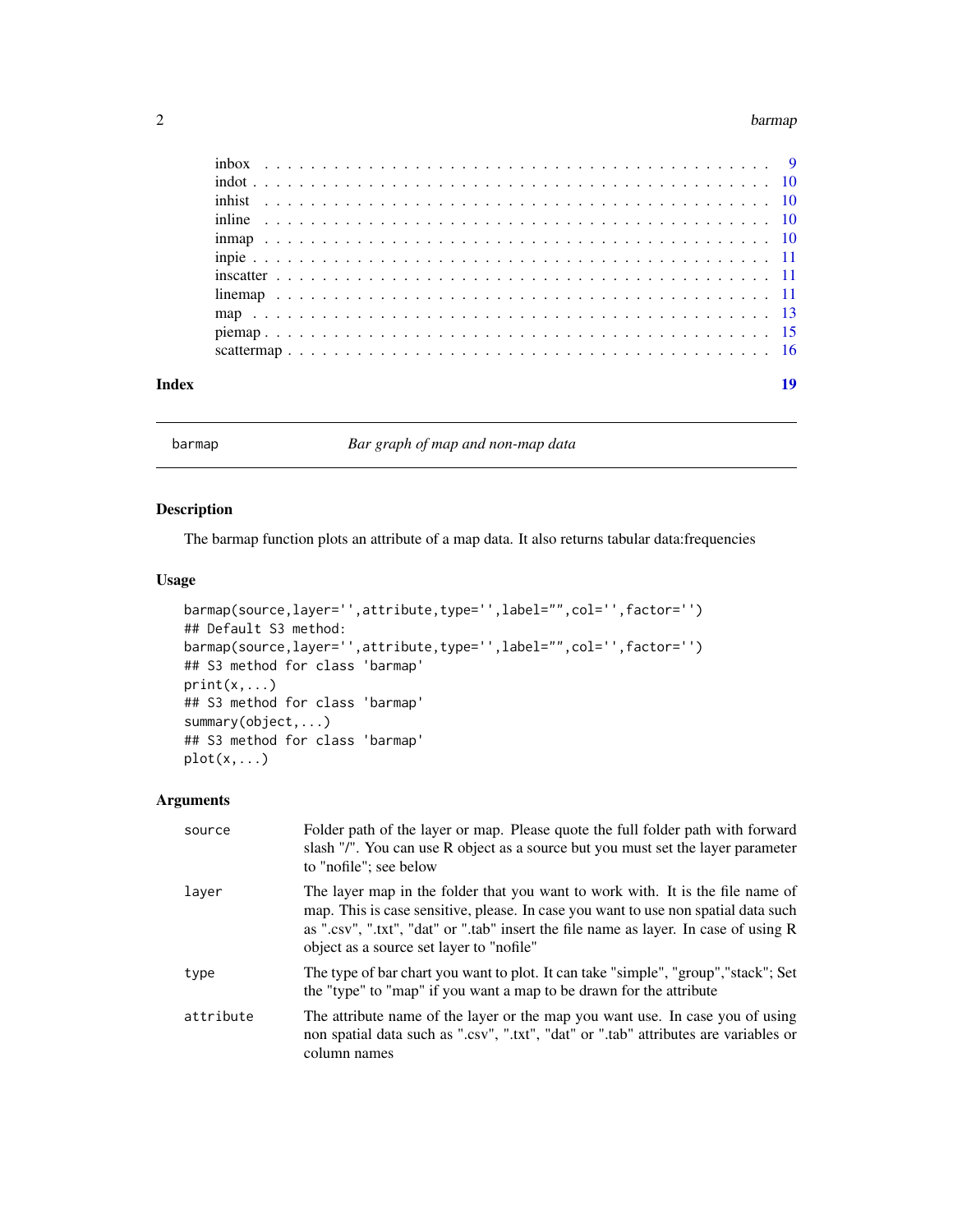#### barmap 3

| factor       | In case you choose "group" or "stack" as type, you must specify the factor vari-<br>able or attributes here. This will be used to group the attribute |
|--------------|-------------------------------------------------------------------------------------------------------------------------------------------------------|
| label        | The labeling title of the chart.                                                                                                                      |
| col          | The colour of the chart                                                                                                                               |
| $\mathsf{x}$ | an object of class "barmap", i.e., a fitted model.                                                                                                    |
| object       | an object of class "barmap", i.e., a fitted model.                                                                                                    |
| $\cdots$     | any other R parameters can be added                                                                                                                   |

# Value

Objects of the class that basically list its elements

| data      | Original data for the model                               |
|-----------|-----------------------------------------------------------|
| table     | Frequency of the original data                            |
| source    | Folder path of the layer or map                           |
| laver     | The layer map in the source folder                        |
| attribute | The attribute name of the layer or the map that was used. |
| label     | The labeling title of the chart.                          |

# Author(s)

George Owusu

### References

Bivand, R. S., Pebesma, E. J., Gomez-Rubio, V. (2008) Applied Spatial Data Analysis with R. Springer Kabacoff, I. R. (2011) R in Action. Data Analysis and Graphics with R. Manning Publications Co

#### Examples

```
## Not run:
source<- system.file("external", package = "mgraph")
layer="farms"
attribute="Variety"
graph=barmap(source,layer,type="simple",attribute=attribute,col='black',label="")
summary(graph)
print(graph)
plot(graph)
```
## End(Not run)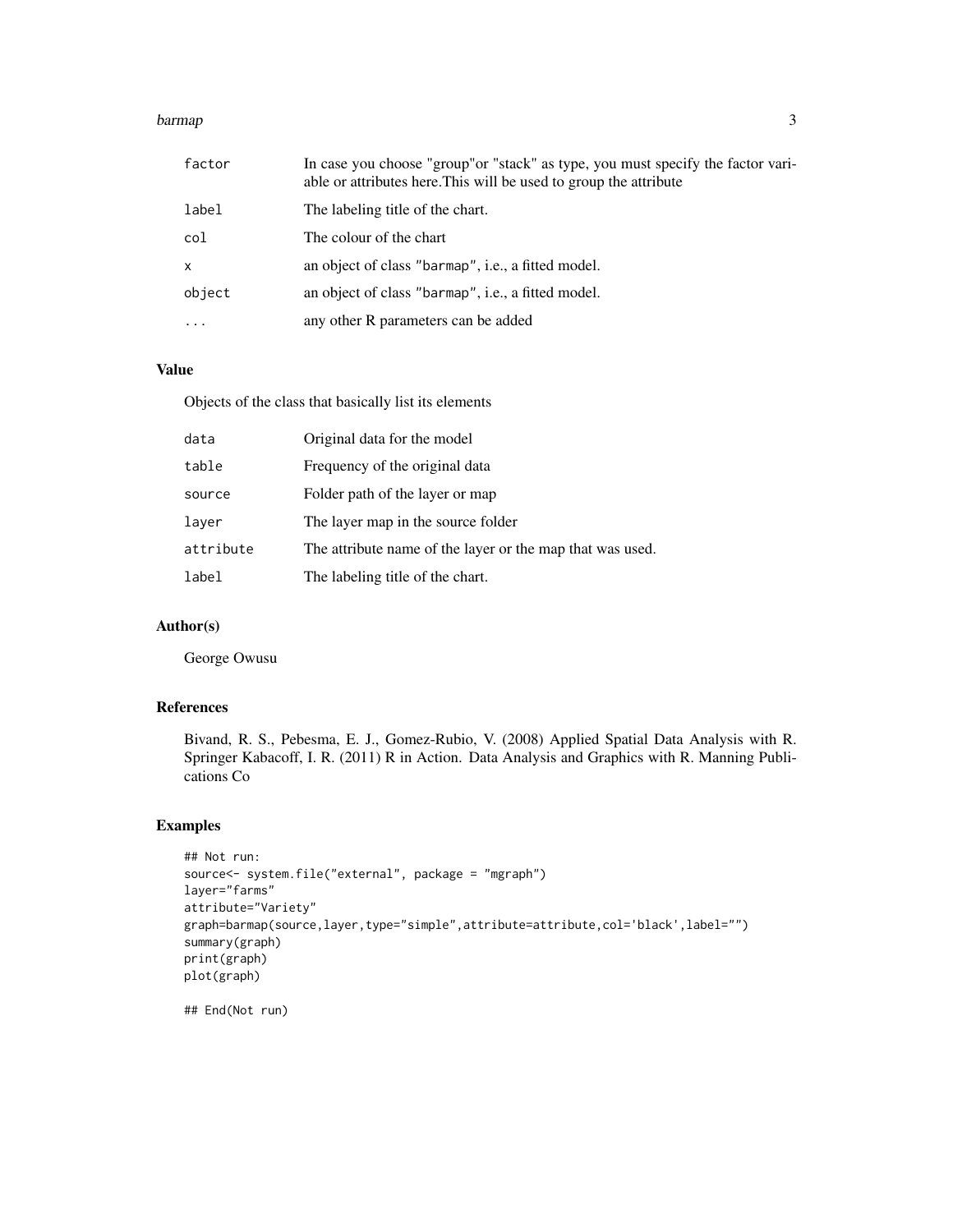<span id="page-3-0"></span>

The boxmap function plots an attribute of a map and non-map data.

# Usage

```
boxmap(source,layer='',attribute,type='',label="",col='',factor='')
## Default S3 method:
boxmap(source,layer='',attribute,type='',label="",col='',factor='')
## S3 method for class 'boxmap'
print(x,...)## S3 method for class 'boxmap'
summary(object,...)
## S3 method for class 'boxmap'
plot(x,...)
```
#### Arguments

| source    | Folder path of the layer or map. Please quote the full folder path with forward<br>slash "/". You can use R object as a source but you must set the layer parameter<br>to "nofile"; see below                                                                                                                                  |
|-----------|--------------------------------------------------------------------------------------------------------------------------------------------------------------------------------------------------------------------------------------------------------------------------------------------------------------------------------|
| layer     | The layer map in the folder that you want to work with. It is the full file name<br>of map. This is case sensitive, please. In case you want to use non spatial data<br>such as ".csv", ".txt", "dat" or ".tab" insert the full file name as layer. In case of<br>using R object as a source set "layer" parameter to "nofile" |
| type      | The type of box chart you want to plot. It can take "simple", "notch" Set the<br>"type" to "map" if you want a map to be drawn for the attribute                                                                                                                                                                               |
| attribute | The attribute name of the layer or the map you want use. In case you of using<br>non spatial data such as ".csv", ".txt", "dat" or ".tab" attributes are variables or<br>column names                                                                                                                                          |
| factor    | In case you several box plots for the attribute, you must specify the factor vari-<br>able or attribute. See example below                                                                                                                                                                                                     |
| label     | The labeling title of the chart.                                                                                                                                                                                                                                                                                               |
| col       | The colour of the chart                                                                                                                                                                                                                                                                                                        |
| X         | an object of class "boxmap", i.e., a fitted model.                                                                                                                                                                                                                                                                             |
| object    | an object of class "boxmap", i.e., a fitted model.                                                                                                                                                                                                                                                                             |
| $\cdots$  | any other R parameters can be added                                                                                                                                                                                                                                                                                            |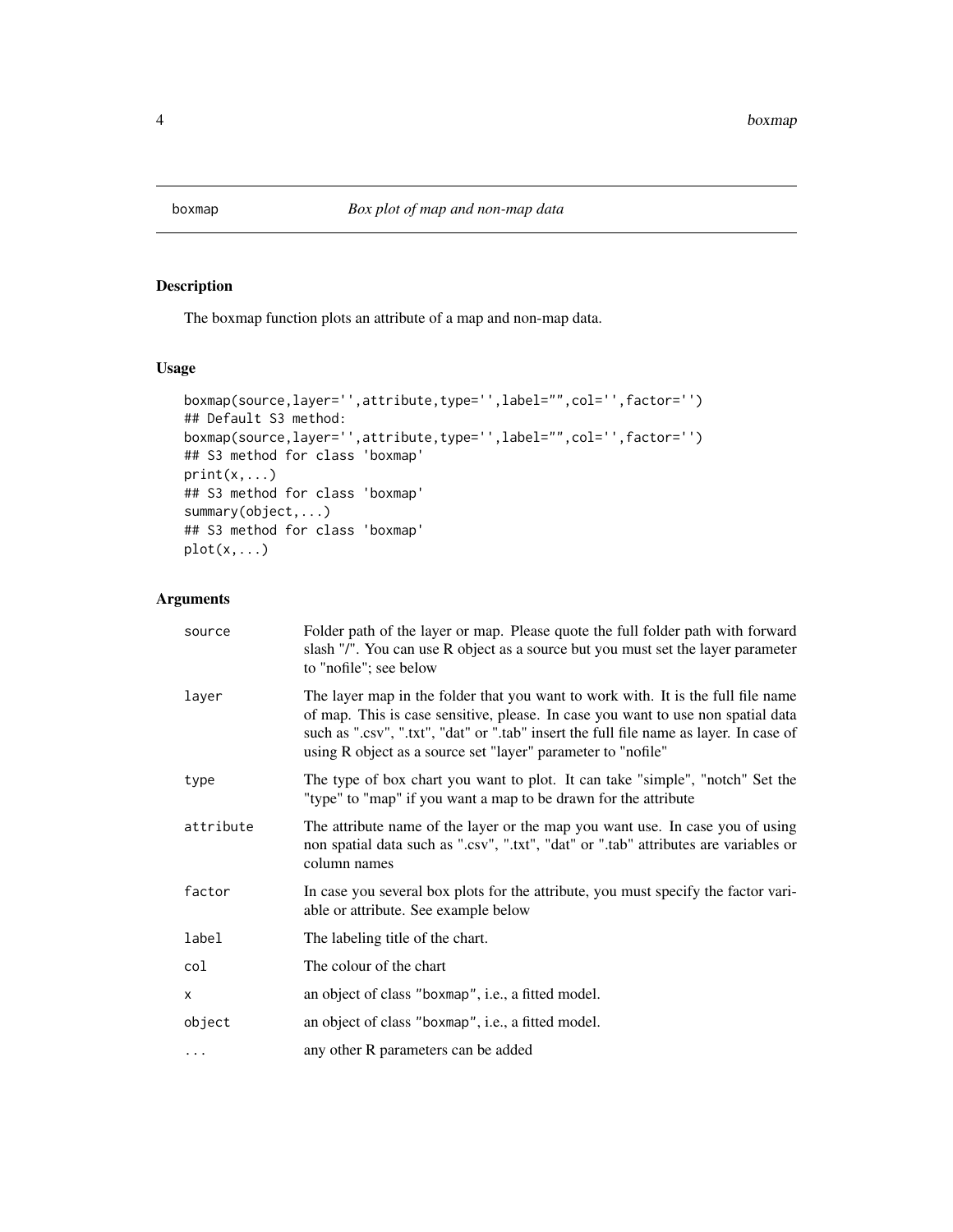#### <span id="page-4-0"></span>dotmap 5.5 and 5.5 and 5.5 and 5.5 and 5.5 and 5.5 and 5.5 and 5.5 and 5.5 and 5.5 and 5.5 and 5.5 and 5.5 and 5.5 and 5.5 and 5.5 and 5.5 and 5.5 and 5.5 and 5.5 and 5.5 and 5.5 and 5.5 and 5.5 and 5.5 and 5.5 and 5.5 and

#### Value

Objects of the class that basically list its elements

| data      | Original data for the model                               |
|-----------|-----------------------------------------------------------|
| table     | Frequency of the original data                            |
| source    | Folder path of the layer or map                           |
| laver     | The layer map in the source folder                        |
| attribute | The attribute name of the layer or the map that was used. |
| label     | The labeling title of the chart.                          |

#### Author(s)

George Owusu

#### References

Bivand, R. S., Pebesma, E. J., Gomez-Rubio, V. (2008) Applied Spatial Data Analysis with R. Springer Kabacoff, I. R. (2011) R in Action. Data Analysis and Graphics with R. Manning Publications Co

#### Examples

```
## Not run:
source<- system.file("external", package = "mgraph")
layer="farms"
graph=boxmap(source,layer,attribute='Age',col='black',label="",factor="Sex")
summary(graph)
print(graph)
plot(graph)
#Example two with R object
data(meuse.all, package="gstat")
#simple box plot
boxmap(meuse.all,layer="nofile",attribute="zinc", col="light blue")
#factorised box plot
boxmap(meuse.all,layer="nofile",attribute="zinc", col="light blue",factor="lime")
## End(Not run)
```
dotmap *Dotchart analysis of a map and non map data*

#### Description

The dotmap function plots an attribute of a map and non-map data.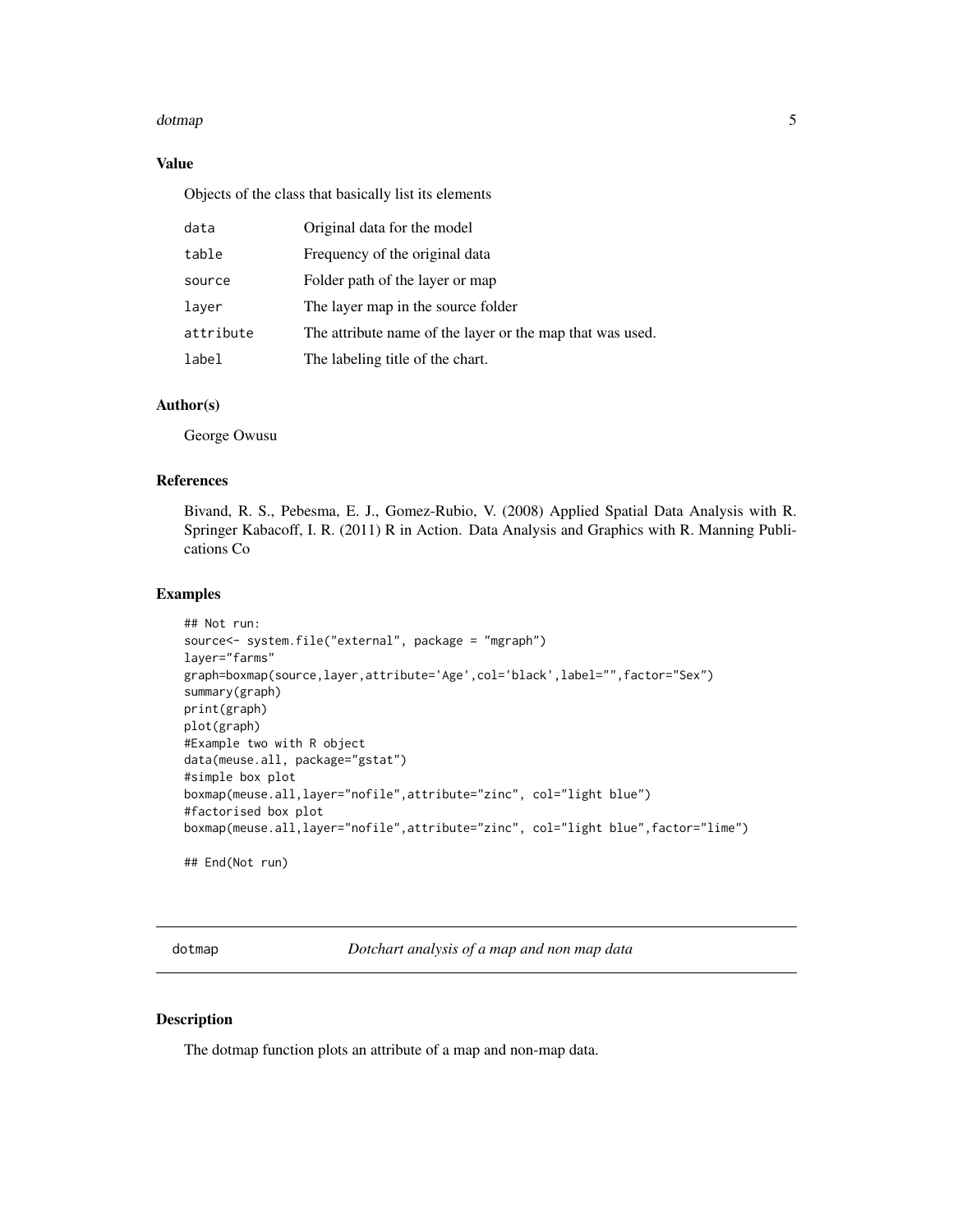#### 6 do today and the contract of the contract of the contract of the contract of the contract of the contract of the contract of the contract of the contract of the contract of the contract of the contract of the contract of

# Usage

```
dotmap(source,layer='',attribute,type='',label="",col='',symbol='')
## Default S3 method:
dotmap(source,layer='',attribute,type='',label="",col='',symbol='')
## S3 method for class 'dotmap'
print(x,...)
## S3 method for class 'dotmap'
summary(object,...)
## S3 method for class 'dotmap'
plot(x,...)
```
# Arguments

| source    | Folder path of the layer or map. Please quote the full folder path with forward<br>slash "/". You can use R object as a source but you must set the layer parameter<br>to "nofile"; see below                                                                                                                             |
|-----------|---------------------------------------------------------------------------------------------------------------------------------------------------------------------------------------------------------------------------------------------------------------------------------------------------------------------------|
| layer     | The layer map in the folder that you want to work with. It is the file name of<br>map. This is case sensitive, please. In case you want to use non spatial data such<br>as ".csv", ".txt", "dat" or ".tab" insert the full file name as layer. In case of using<br>R object as a source set "layer" parameter to "nofile" |
| type      | The type of dot chart you want to plot. Set the "type" to "map" if you want a<br>map to be drawn for the attribute                                                                                                                                                                                                        |
| attribute | The attribute name of the layer or the map you want use. In case of using<br>non spatial data such as ".csv", ".txt", "dat" or ".tab" attributes are variables or<br>column names                                                                                                                                         |
| label     | The labeling title of the chart. The title or topic of the graph                                                                                                                                                                                                                                                          |
| col       | The colour of the chart                                                                                                                                                                                                                                                                                                   |
| symbol    | You can set it to any symbol from your key board. For example you may use<br>"H" to represent hospitals or set it to "P" to represent plants                                                                                                                                                                              |
| X         | an object of class "dotmap", i.e., a fitted model.                                                                                                                                                                                                                                                                        |
| object    | an object of class "dotmap", i.e., a fitted model.                                                                                                                                                                                                                                                                        |
|           | any other R parameters can be added                                                                                                                                                                                                                                                                                       |
|           |                                                                                                                                                                                                                                                                                                                           |

#### Value

Objects of the class that basically list its elements

| data      | Original data for the model                               |
|-----------|-----------------------------------------------------------|
| table     | Frequency of the original data                            |
| source    | Folder path of the layer or map                           |
| layer     | The layer map in the source folder                        |
| attribute | The attribute name of the layer or the map that was used. |
| label     | The labeling title of the chart.                          |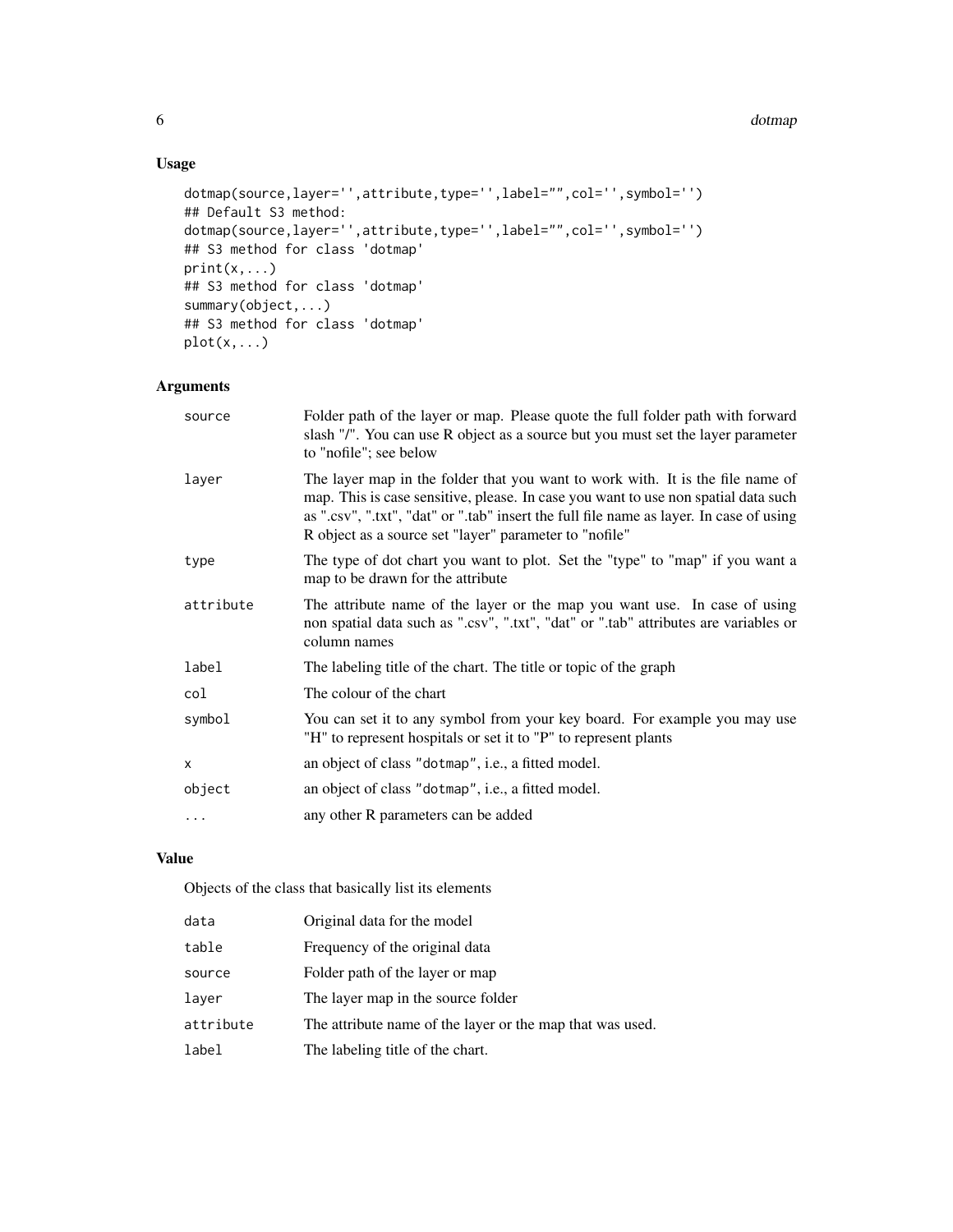#### <span id="page-6-0"></span>histmap 2012 - 2013 - 2023 - 2023 - 2023 - 2023 - 2023 - 2023 - 2023 - 2023 - 2023 - 2023 - 2023 - 2023 - 2023

#### Author(s)

George Owusu

#### References

Bivand, R. S., Pebesma, E. J., Gomez-Rubio, V. (2008) Applied Spatial Data Analysis with R. Springer Kabacoff, I. R. (2011) R in Action. Data Analysis and Graphics with R. Manning Publications Co

#### Examples

```
## Not run:
source<- system.file("external", package = "mgraph")
layer="farms"
graph=dotmap(source, layer,attribute='Age',col='black',label="")
summary(graph)
print(graph)
plot(graph)
#example 2: using R object
data(meuse.all, package="gstat")
dotmap(meuse.all,layer="nofile",attribute="zinc", col="light blue")
## End(Not run)
```
histmap *Histogram analysis of map and non map data*

#### Description

The histmap function plots an attribute of a map and non-map data.

#### Usage

```
histmap(source, layer='',attribute, type='', label="", col='', trans='')
## Default S3 method:
histmap(source,layer='',attribute,type='',label="",col='',trans='')
## S3 method for class 'histmap'
print(x, \ldots)## S3 method for class 'histmap'
summary(object,...)
## S3 method for class 'histmap'
plot(x,...)
```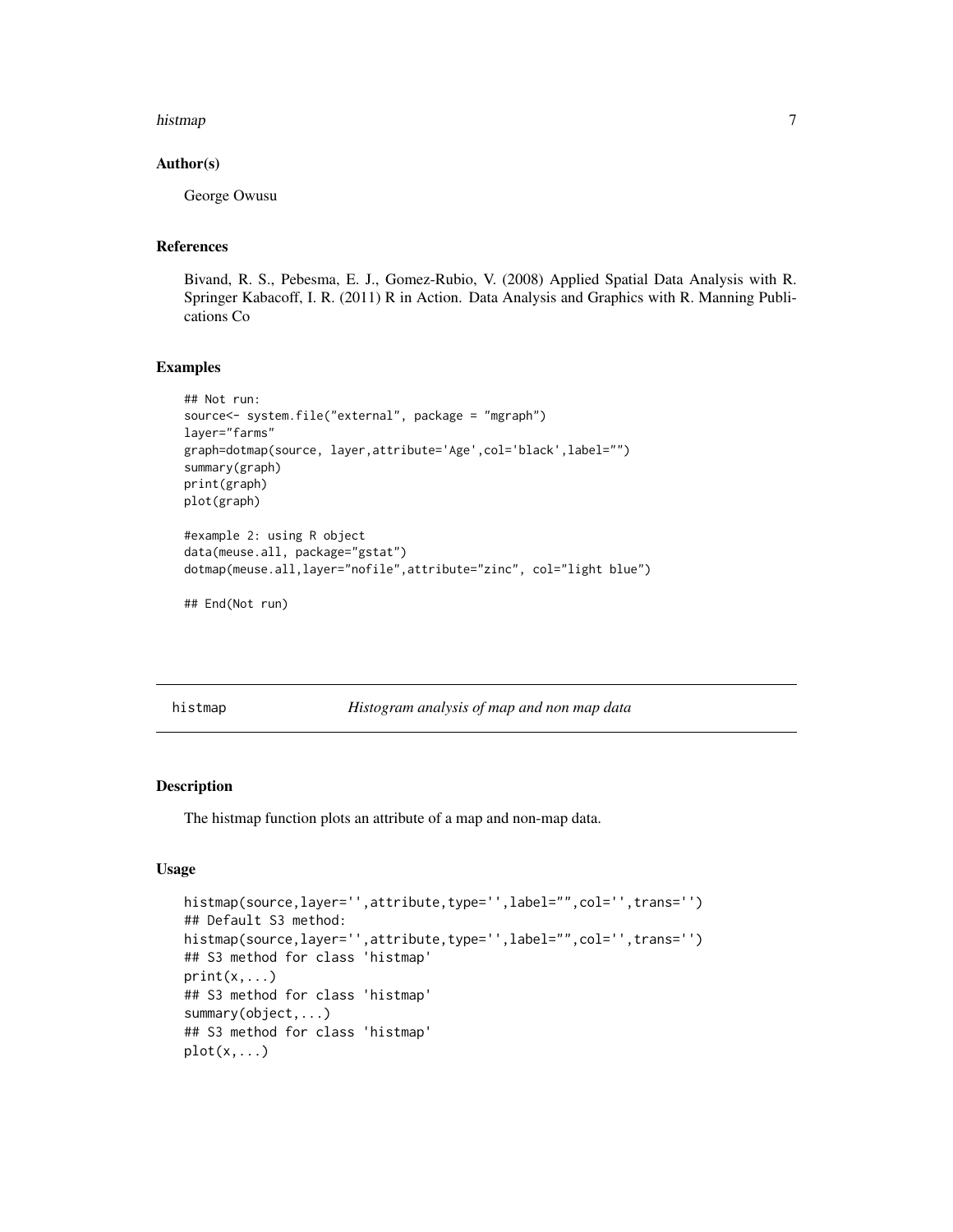# Arguments

| Folder path of the layer or map. Please quote the full folder path with forward<br>slash "/". You can use R object as a source but you must set the layer parameter<br>to "nofile"; see below                                                                                                                             |
|---------------------------------------------------------------------------------------------------------------------------------------------------------------------------------------------------------------------------------------------------------------------------------------------------------------------------|
| The layer map in the folder that you want to work with. It is the file name of<br>map. This is case sensitive, please. In case you want to use non spatial data such<br>as ".csv", ".txt", "dat" or ".tab" insert the full file name as layer. In case of using<br>R object as a source set "layer" parameter to "nofile" |
| The type of histogram chart you want to plot. It can take "norm", "density". Set<br>the "type" to "map" if you want a map to be drawn for the attribute                                                                                                                                                                   |
| The attribute name of the layer or the map you want use. In case of using<br>non spatial data such as ".csv", ".txt", "dat" or ".tab" attributes are variables or<br>column names                                                                                                                                         |
| The labeling title of the chart. The title or topic of the graph                                                                                                                                                                                                                                                          |
| The colour of the chart                                                                                                                                                                                                                                                                                                   |
| It is for transformation of the attribute or variable. The original data can be<br>transformed to log by setting trans to "log"; it can be set to square root by setting<br>it to "sqrt"; it can also be scaled be setteing it to "scale". Leave it blank if you<br>do not like data transformation.                      |
| an object of class "histmap", <i>i.e.</i> , a fitted model.                                                                                                                                                                                                                                                               |
| an object of class "histmap", i.e., a fitted model.                                                                                                                                                                                                                                                                       |
| any other R parameters can be added                                                                                                                                                                                                                                                                                       |
|                                                                                                                                                                                                                                                                                                                           |

#### Value

Objects of the class that basically list its elements

| data      | Original data for the model                               |
|-----------|-----------------------------------------------------------|
| table     | Frequency of the original data                            |
| source    | Folder path of the layer or map                           |
| laver     | The layer map in the source folder                        |
| attribute | The attribute name of the layer or the map that was used. |
| label     | The labeling title of the chart.                          |

#### Author(s)

George Owusu

#### References

Bivand, R. S., Pebesma, E. J., Gomez-Rubio, V. (2008) Applied Spatial Data Analysis with R. Springer Kabacoff, I. R. (2011) R in Action. Data Analysis and Graphics with R. Manning Publications Co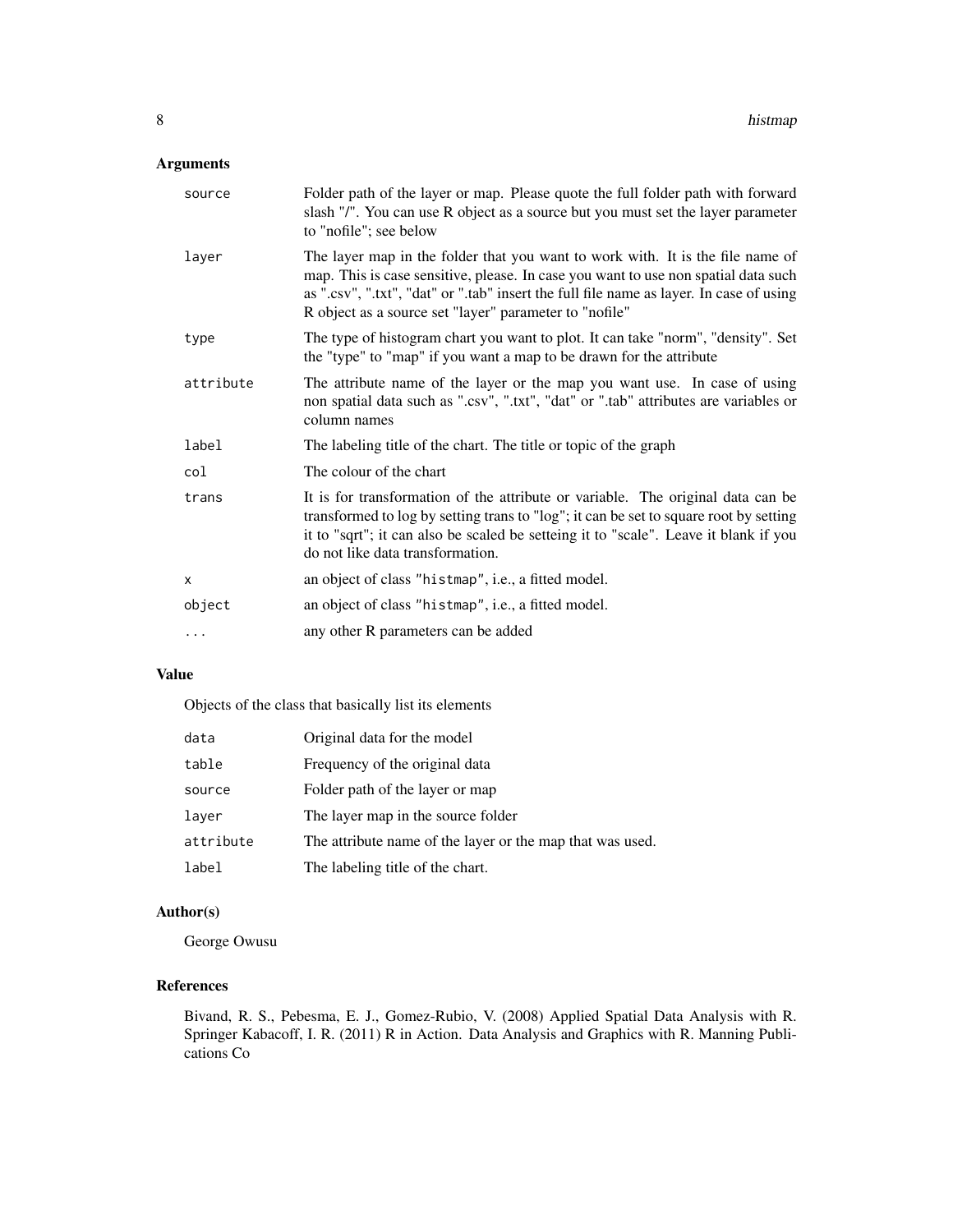#### <span id="page-8-0"></span>inbar 9

#### Examples

```
## Not run:
source<- system.file("external", package = "mgraph")
layer="farms"
graph=histmap(source, layer,attribute='Age',col='blue',label="")
summary(graph)
print(graph)
plot(graph)
#example 2: using R object
data(meuse.all, package="gstat")
histmap(meuse.all,layer="nofile",attribute="zinc", col="light blue")
#Histogram with normal distribtion
histmap(meuse.all,layer="nofile",attribute="zinc", col="light blue",type="normal")
## End(Not run)
```
inbar *Internal barmap function*

#### Description

It is for internal use only

#### Author(s)

George Owusu

inbox *Internal boxmap function*

#### Description

It is for internal use only

#### Author(s)

George Owusu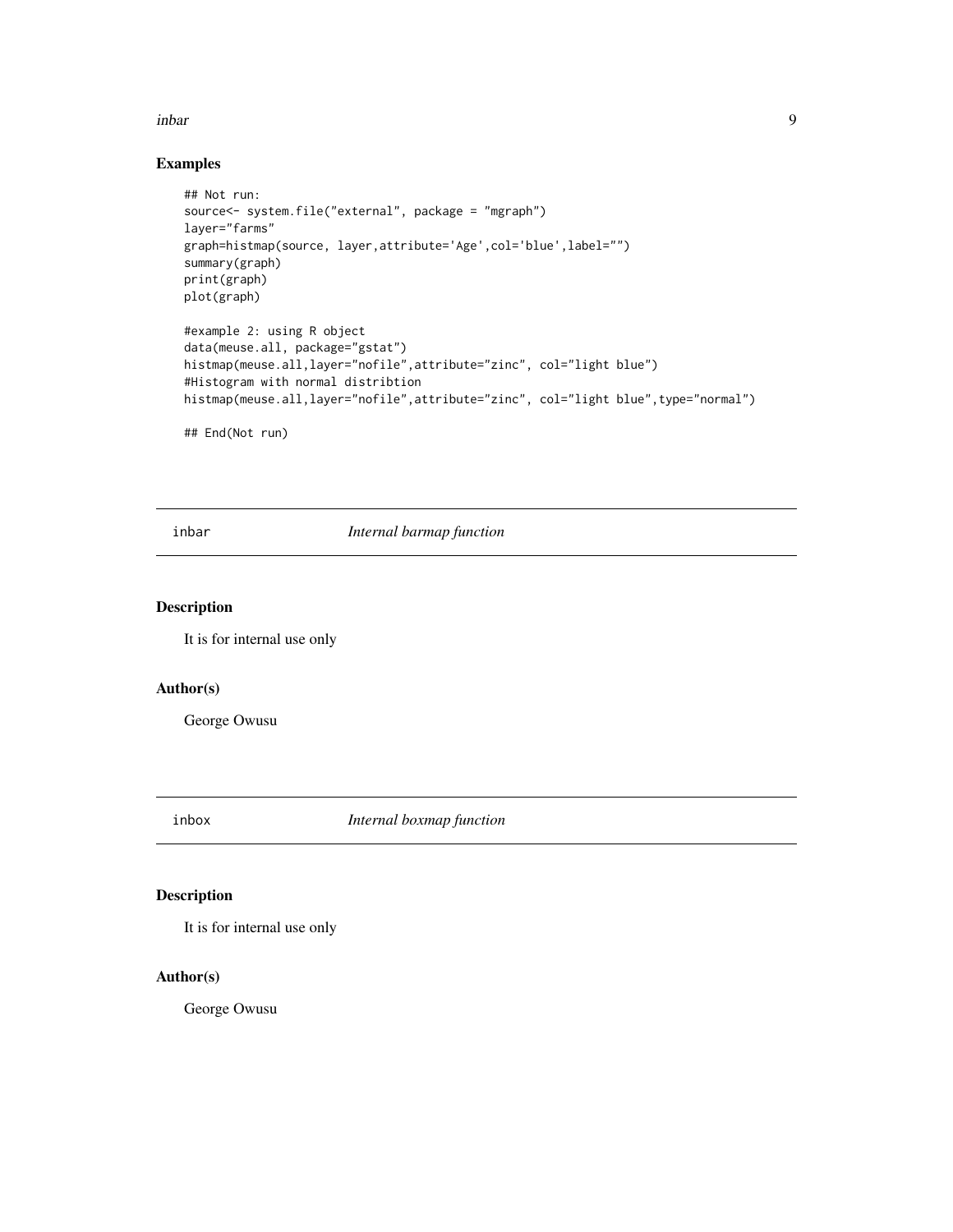<span id="page-9-0"></span>

It is for internal use only

#### Author(s)

George Owusu

inhist *Internal histmap function*

# Description

It is for internal use only

# Author(s)

George Owusu

inline *Internal linemap function*

# Description

It is for internal use only

#### Author(s)

George Owusu

| inmap | Internal map function |
|-------|-----------------------|
|       |                       |

# Description

It is for internal use only

#### Author(s)

George Owusu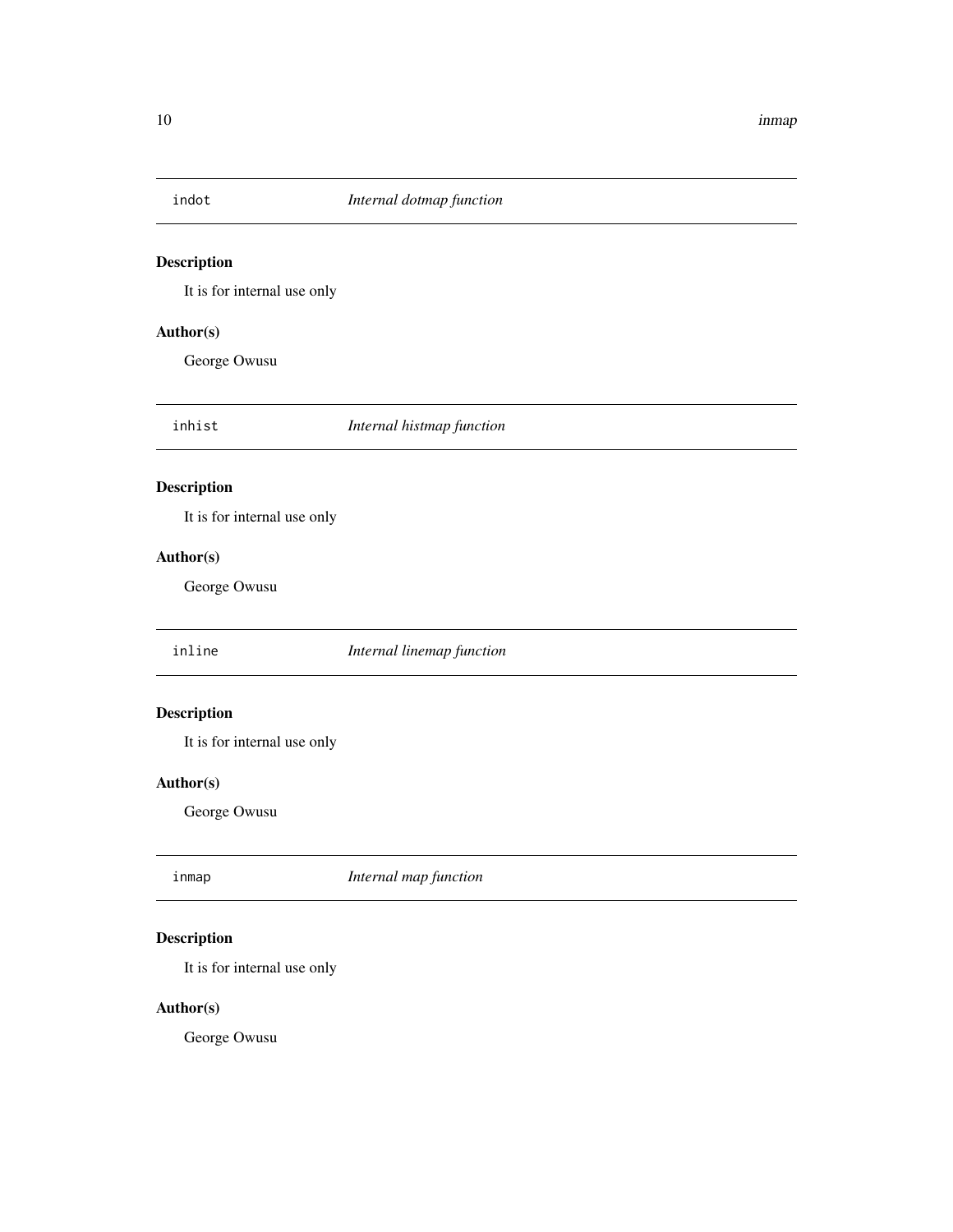<span id="page-10-0"></span>

It is for internal use only

### Author(s)

George Owusu

inscatter *Internal scattermap function*

#### Description

It is for internal use only

#### Author(s)

George Owusu

linemap *Line chart of map and non map data*

#### Description

The line chart function plots an attribute of a map data. It also returns tabular data or frequencies

#### Usage

```
linemap(source,layer='',attributes,type='',label="",col='')
## Default S3 method:
linemap(source,layer='',attributes,type='',label="",col='')
## S3 method for class 'linemap'
print(x, \ldots)## S3 method for class 'linemap'
summary(object,...)
## S3 method for class 'linemap'
plot(x,...)
```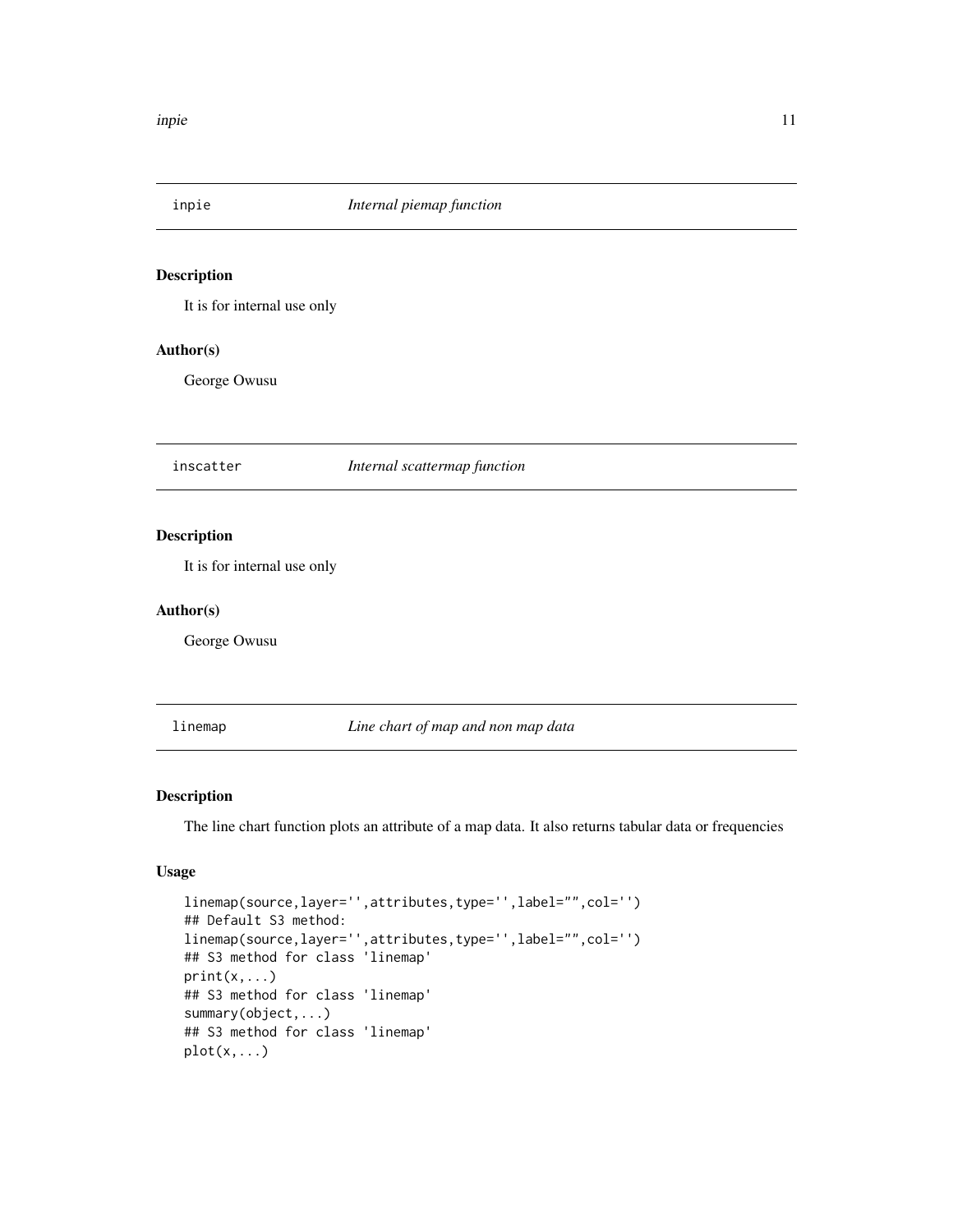# Arguments

| source     | Folder path of the layer or map or data. Please quote the full folder path with<br>forward slashes "/". You can use R object as a source but you must set the layer<br>parameter to "nofile"; see below                                                                                                                   |
|------------|---------------------------------------------------------------------------------------------------------------------------------------------------------------------------------------------------------------------------------------------------------------------------------------------------------------------------|
| layer      | The layer map in the folder that you want to work with. It is the file name of<br>map. This is case sensitive, please. In case you want to use non spatial data such<br>as ".csv", ".txt", "dat" or ".tab" insert the full file name as layer. In case of using<br>R object as a source set "layer" parameter to "nofile" |
| type       | The type of line chart you want to use. It can take "p","l","o","b","c","s","S", or<br>"h". Set it to "map" if you want a map to be drawn for the attribute                                                                                                                                                               |
| attributes | The attributes or variables of the map name of the layer or the map you want<br>use. This function takes only two attributes separated by comma: see example<br>below. In case of using non spatial data such as ".csv", ".txt", "dat" or ".tab"<br>attributes are variable or column names                               |
| label      | The labeling title of the chart.                                                                                                                                                                                                                                                                                          |
| col        | The colour of the chart                                                                                                                                                                                                                                                                                                   |
| X          | An object of class "linemap", i.e., a fitted model.                                                                                                                                                                                                                                                                       |
| object     | an object of class "linemap", i.e., a fitted model.                                                                                                                                                                                                                                                                       |
| $\cdots$   | any other R parameters can be added                                                                                                                                                                                                                                                                                       |

# Value

Objects of the class that basically list its elements

| data      | Original data for the model                               |
|-----------|-----------------------------------------------------------|
| table     | Frequency of the original data                            |
| source    | Folder path of the layer or map                           |
| laver     | The layer map in the source folder                        |
| attribute | The attribute name of the layer or the map that was used. |
| label     | he labeling title of the chart.                           |

# Author(s)

George Owusu

# References

Bivand, R. S., Pebesma, E. J., Gomez-Rubio, V. (2008) Applied Spatial Data Analysis with R. Springer Kabacoff, I. R. (2011) R in Action. Data Analysis and Graphics with R. Manning Publications Co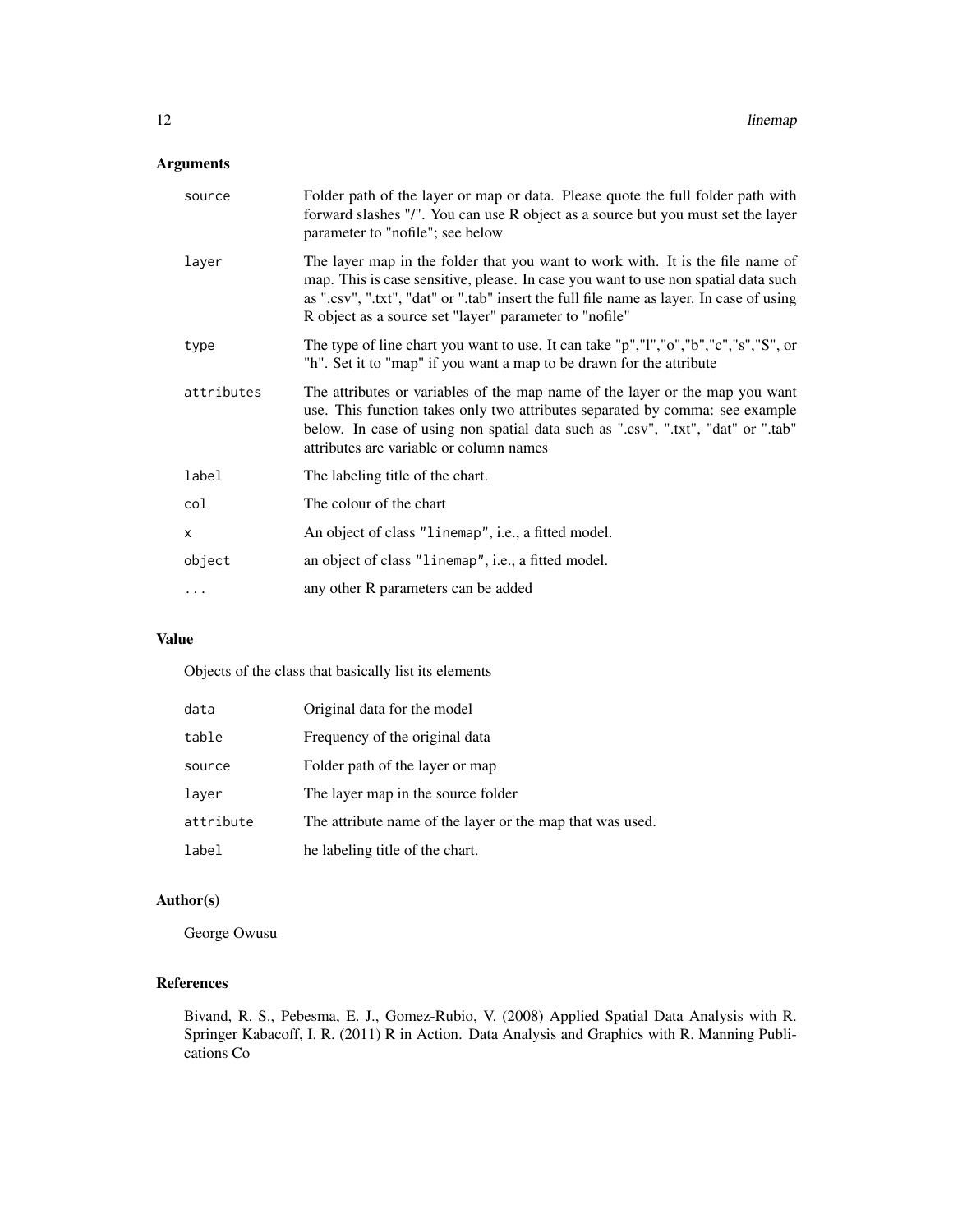#### <span id="page-12-0"></span> $map$  and  $13$

### Examples

```
## Not run:
#example one: using non spatial data
source<- system.file("external", package = "mgraph")
layer="farms"
attributes="Age,FArea"
graph=linemap(source,layer,attributes,type="l",col='black',label="")
summary(graph)
print(graph)
plot(graph)
#example two: using R object
data(meuse.all, package="gstat")
linemap(meuse.all,layer="nofile",attributes="zinc,copper",type="l")
## End(Not run)
```
map *Plotting a map data*

#### Description

The map function plots an attribute of a map. It can plot lines, polygons and points.

#### Usage

```
map(source,layer='',attribute,type='',label="",col='',symbol='')
## Default S3 method:
map(source,layer='',attribute,type='',label="",col='',symbol='')
## S3 method for class 'map'
print(x, \ldots)## S3 method for class 'map'
summary(object,...)
## S3 method for class 'map'
plot(x,...)
```
#### Arguments

| source | Folder path of the layer or map. Please quote the full folder path with forward<br>slash "/". You can use R object as a source but you must set the layer parameter<br>to "nofile"; see below                                                                                                                             |
|--------|---------------------------------------------------------------------------------------------------------------------------------------------------------------------------------------------------------------------------------------------------------------------------------------------------------------------------|
| laver  | The layer map in the folder that you want to work with. It is the file name of<br>map. This is case sensitive, please. In case you want to use non spatial data such<br>as ".csv", ".txt", "dat" or ".tab" insert the full file name as layer. In case of using<br>R object as a source set "layer" parameter to "nofile" |
| type   | The type of ogram chart you want to plot. Set the "type" to "points" if you want<br>a map to be drawn for the point attribute                                                                                                                                                                                             |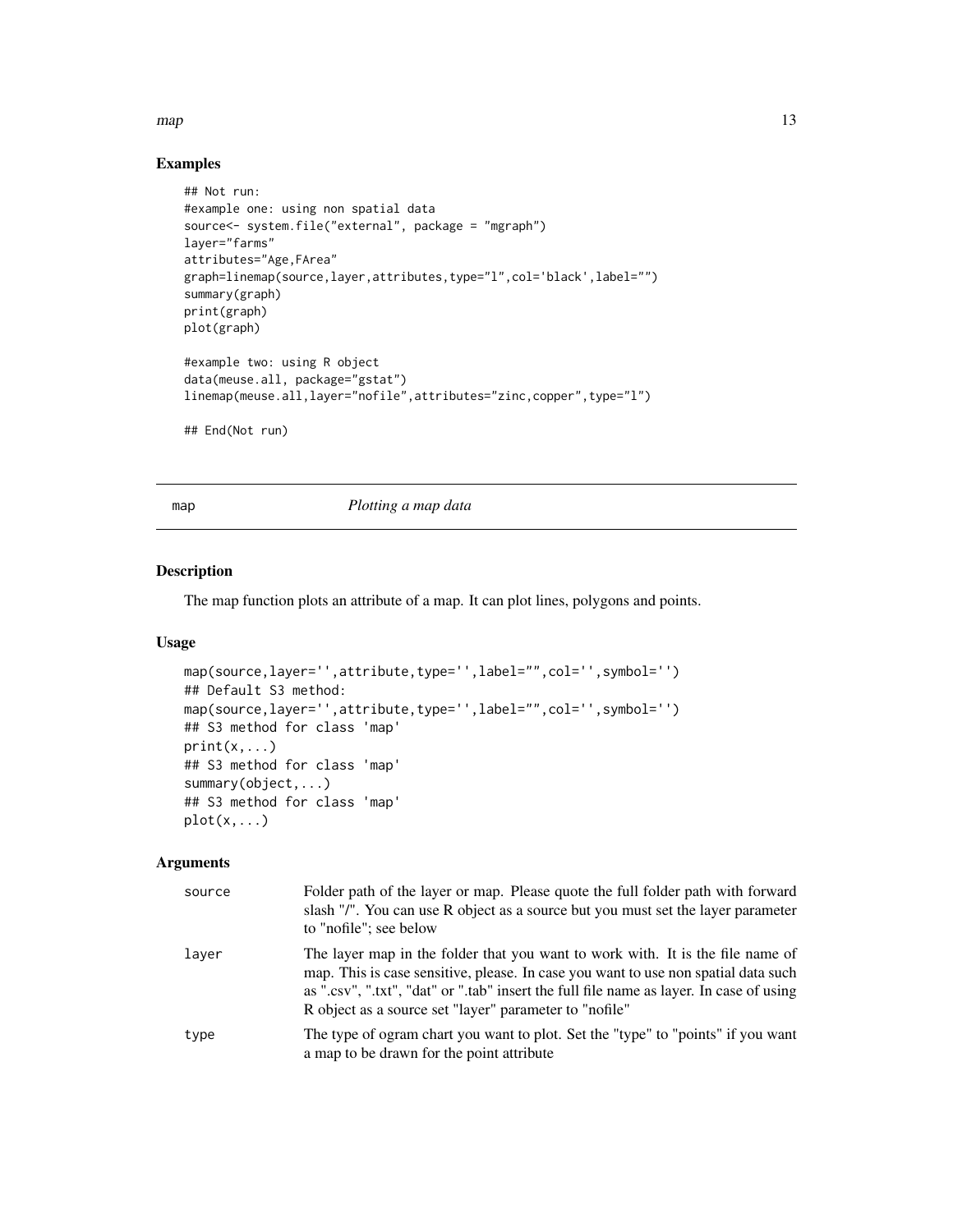| attribute | The attribute name of the layer or the map you want use. In case of using<br>non spatial data such as ".csv", ".txt", "dat" or ".tab" attributes are variables or<br>column names |
|-----------|-----------------------------------------------------------------------------------------------------------------------------------------------------------------------------------|
| label     | The labeling title of the chart. The title or topic of the graph                                                                                                                  |
| col       | The colour of the chart                                                                                                                                                           |
| symbol    | Incase of plotting a point data, you can set it to any symbol from your key board.<br>For example you may use "H" to represent hospitals or set it to "P" to represent<br>plants  |
| x         | an object of class "map", i.e., a fitted model.                                                                                                                                   |
| object    | an object of class "map", i.e., a fitted model.                                                                                                                                   |
| $\cdots$  | any other R parameters can be added                                                                                                                                               |

#### Value

Objects of the class that basically list its elements

| data      | Original data for the model                               |
|-----------|-----------------------------------------------------------|
| table     | Frequency of the original data                            |
| source    | Folder path of the layer or map                           |
| laver     | The layer map in the source folder                        |
| attribute | The attribute name of the layer or the map that was used. |
| label     | The labeling title of the chart.                          |

#### Author(s)

George Owusu

#### References

Bivand, R. S., Pebesma, E. J., Gomez-Rubio, V. (2008) Applied Spatial Data Analysis with R. Springer Kabacoff, I. R. (2011) R in Action. Data Analysis and Graphics with R. Manning Publications Co

#### Examples

```
## Not run:
source<- system.file("external", package = "mgraph")
layer="farms"
graph=map(source,layer=layer,attribute='PlantPop',type="points",label="Plant population",col="green")
summary(graph)
print(graph)
plot(graph)
```
## End(Not run)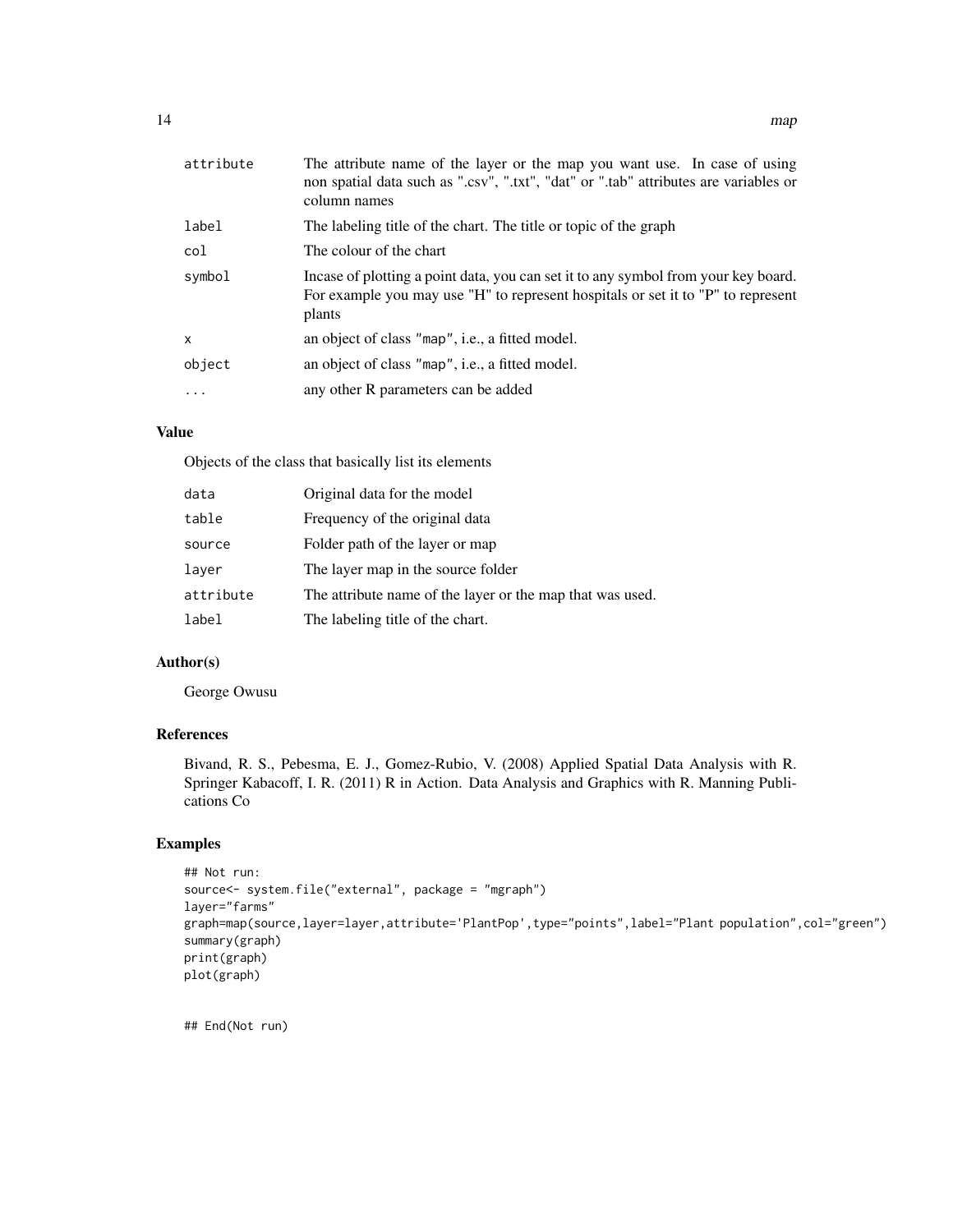<span id="page-14-0"></span>

The piemap function plots an attribute of a map and non-map data. It also returns tabular data: frequencies

#### Usage

```
piemap(source,layer='',attribute,type='',label="",col='')
## Default S3 method:
piemap(source,layer='',attribute,type='',label="",col='')
## S3 method for class 'piemap'
print(x,...)
## S3 method for class 'piemap'
summary(object,...)
## S3 method for class 'piemap'
plot(x,...)
```
## Arguments

| source    | Folder path of the layer or the map. Please quote the full folder path with forward<br>slash $''/$ ".                                                                                                                                                                                        |
|-----------|----------------------------------------------------------------------------------------------------------------------------------------------------------------------------------------------------------------------------------------------------------------------------------------------|
| laver     | The layer map in the folder that you want to work with. It is the file name of<br>map. This is case sensitive, please. In case you want to use non spatial data such<br>as ".csv", ".txt", "dat" or ".tab" insert the file name as layer. In case of using R<br>object set layer to "nofile" |
| type      | The type of pie chart you want to use. It can take "simple" or "annotated" pa-<br>rameter. Simple pie chart does not have annotation. Set the "type" to "map" if<br>you want a map to be drawn for the attribute                                                                             |
| attribute | The attribute name of the layer or the map you want use. In case of using<br>non spatial data such as ".csv", ".txt", "dat" or ".tab" attributes are variables or<br>column names                                                                                                            |
| label     | The labeling title of the chart.                                                                                                                                                                                                                                                             |
| col       | The colour of the chart                                                                                                                                                                                                                                                                      |
| X         | an object of class "piemap", i.e., a fitted model.                                                                                                                                                                                                                                           |
| object    | an object of class "piemap", i.e., a fitted model.                                                                                                                                                                                                                                           |
| $\cdot$   | any other R parameters can be added                                                                                                                                                                                                                                                          |
|           |                                                                                                                                                                                                                                                                                              |

#### Value

Objects of the class that basically list its elements

data Original data for the model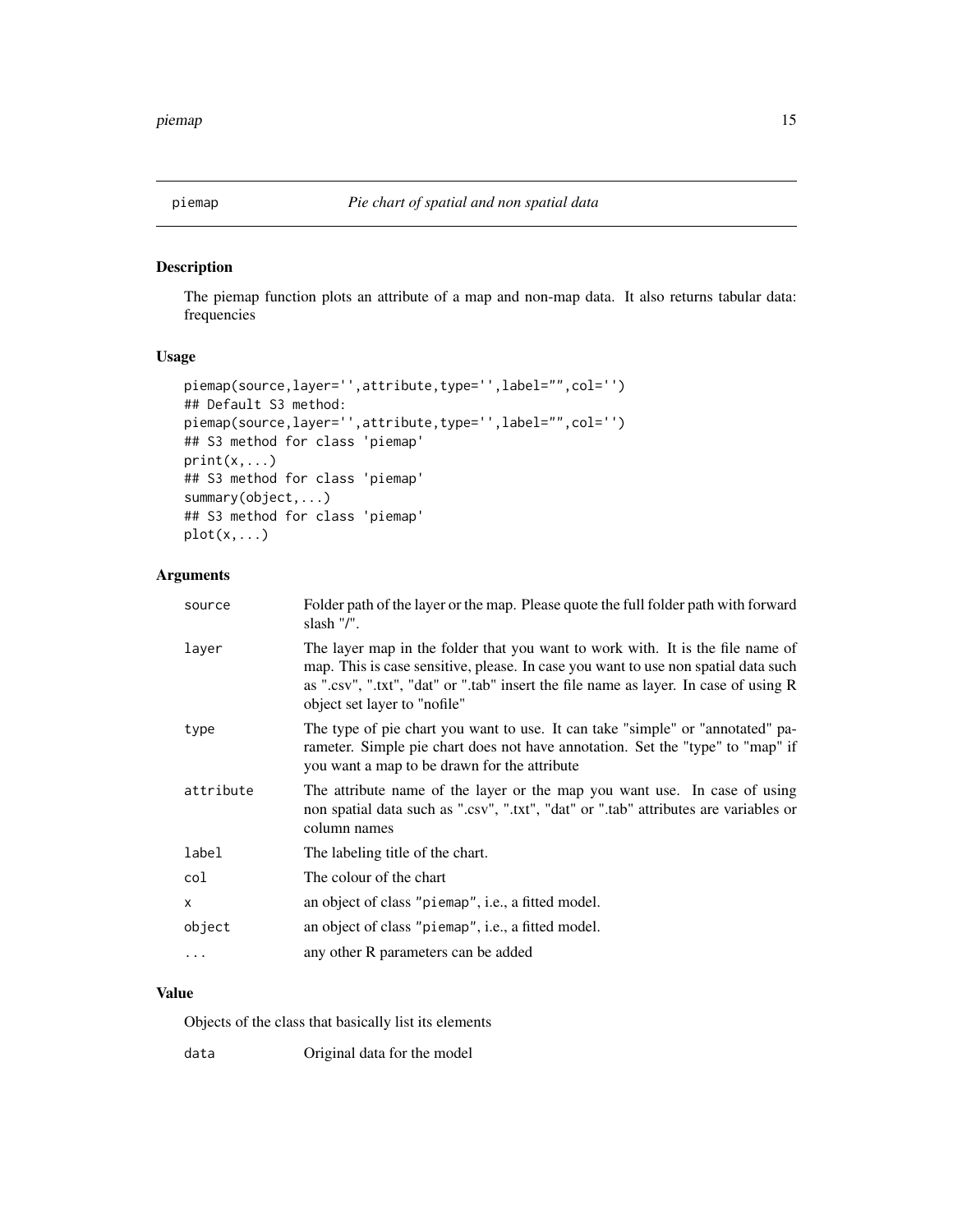<span id="page-15-0"></span>

| table     | Frequency of the original data                            |
|-----------|-----------------------------------------------------------|
| source    | Folder path of the layer or map                           |
| laver     | The layer map in the source folder                        |
| attribute | The attribute name of the layer or the map that was used. |
| label     | The labeling title of the chart.                          |

#### Author(s)

George Owusu

#### References

Bivand, R. S., Pebesma, E. J., Gomez-Rubio, V. (2008) Applied Spatial Data Analysis with R. Springer Kabacoff, I. R. (2011) R in Action. Data Analysis and Graphics with R. Manning Publications Co

#### Examples

```
## Not run:
#example one non spatial data
source<- system.file("external", package = "mgraph")
layer="farms"
attribute="Variety"
graph=piemap(source, layer,type="annotated",attribute=attribute,col='black',label="")
summary(graph)
print(graph)
plot(graph)
#Example two with R object
data(meuse.all, package="gstat")
piemap(source=meuse.all,layer="nofile",attribute="landuse")
piemap(source=meuse.all,layer="nofile",attribute="lime")
```
## End(Not run)

scattermap *Scatter plot of map and no-map data*

#### Description

The scattermap function plots an attribute of a map and non-map data. It also returns tabular data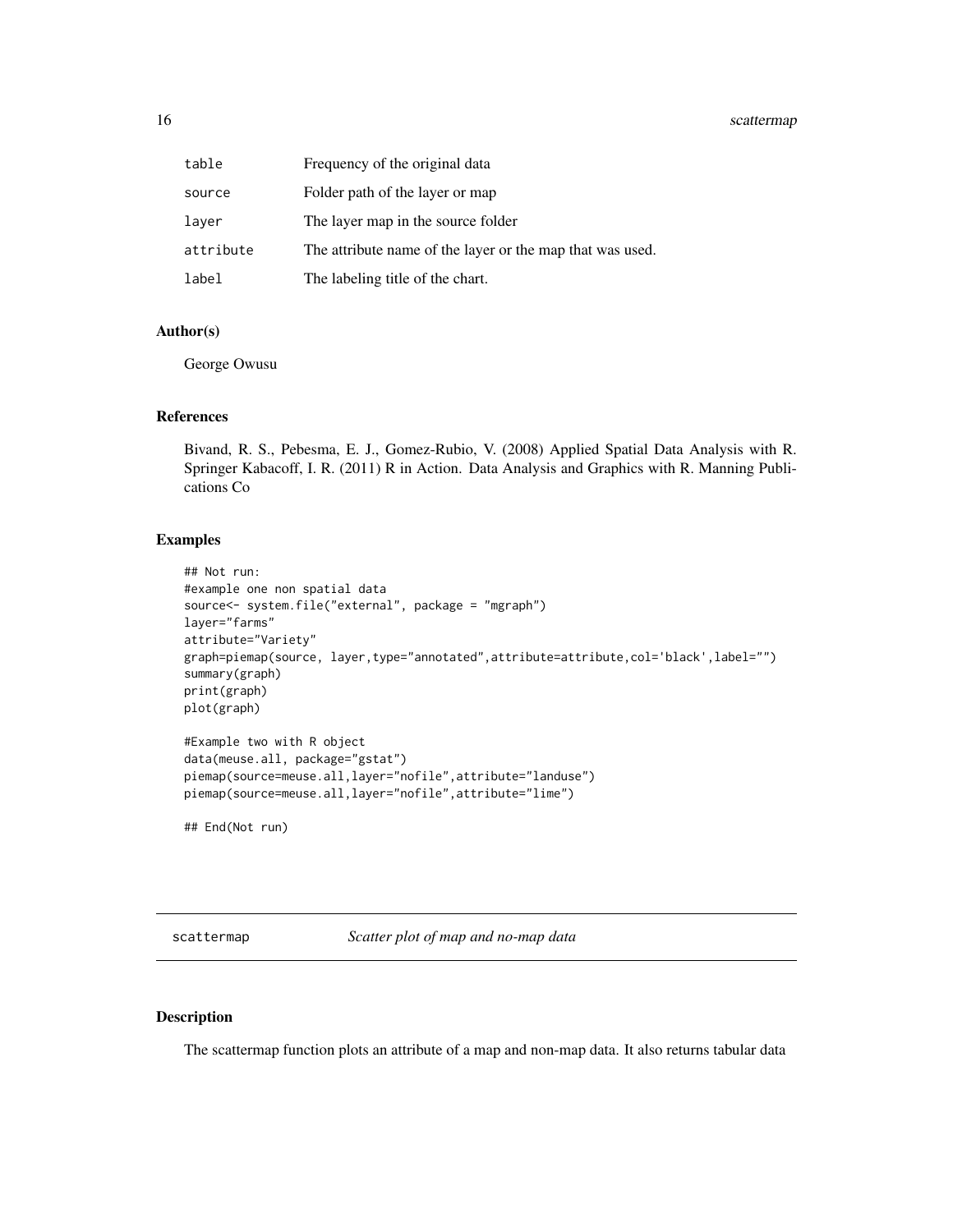# scattermap 17

# Usage

```
scattermap(source,layer='',attributes,type='',label="",col='')
## Default S3 method:
scattermap(source,layer='',attributes,type='',label="",col='')
## S3 method for class 'scattermap'
print(x,...)
## S3 method for class 'scattermap'
summary(object,...)
## S3 method for class 'scattermap'
plot(x,...)
```
## Arguments

| source     | Folder path of the layer or map. Please quote the full folder path with forward<br>slash "/". You can use R object as a source but you must set the layer parameter<br>to "nofile"; see below                                                                                                                                 |
|------------|-------------------------------------------------------------------------------------------------------------------------------------------------------------------------------------------------------------------------------------------------------------------------------------------------------------------------------|
| layer      | The layer map in the folder that you want to work with. It is the file name of<br>map. This is case sensitive, please. In case you want to use non spatial data such<br>as ".csv", ".txt", "dat" or ".tab" insert the full file name as layer. In case of using<br>R object as a source set the "layer" parameter to "nofile" |
| type       | The type of scatter chart you want to use. Set the "type" to "map" if you want a<br>map to be drawn for the attribute                                                                                                                                                                                                         |
| attributes | The attributes or variables of the map name of the layer or the map you want use.<br>In case of using non spatial data such as ".csv", ".txt", "dat" or ".tab" attributes<br>are variables or column names                                                                                                                    |
| label      | The labeling title of the chart.                                                                                                                                                                                                                                                                                              |
| col        | The colour of the chart                                                                                                                                                                                                                                                                                                       |
| X          | an object of class "scattermap", i.e., a fitted model.                                                                                                                                                                                                                                                                        |
| object     | an object of class "scattermap", i.e., a fitted model.                                                                                                                                                                                                                                                                        |
| $\cdots$   | any other R parameters can be added                                                                                                                                                                                                                                                                                           |

# Value

Objects of the class that basically list its elements

| data      | Original data for the model                               |
|-----------|-----------------------------------------------------------|
| table     | Frequency of the original data                            |
| source    | Folder path of the layer or map                           |
| layer     | The layer map in the source folder                        |
| attribute | The attribute name of the layer or the map that was used. |
| label     | The labeling title of the chart.                          |

# Author(s)

George Owusu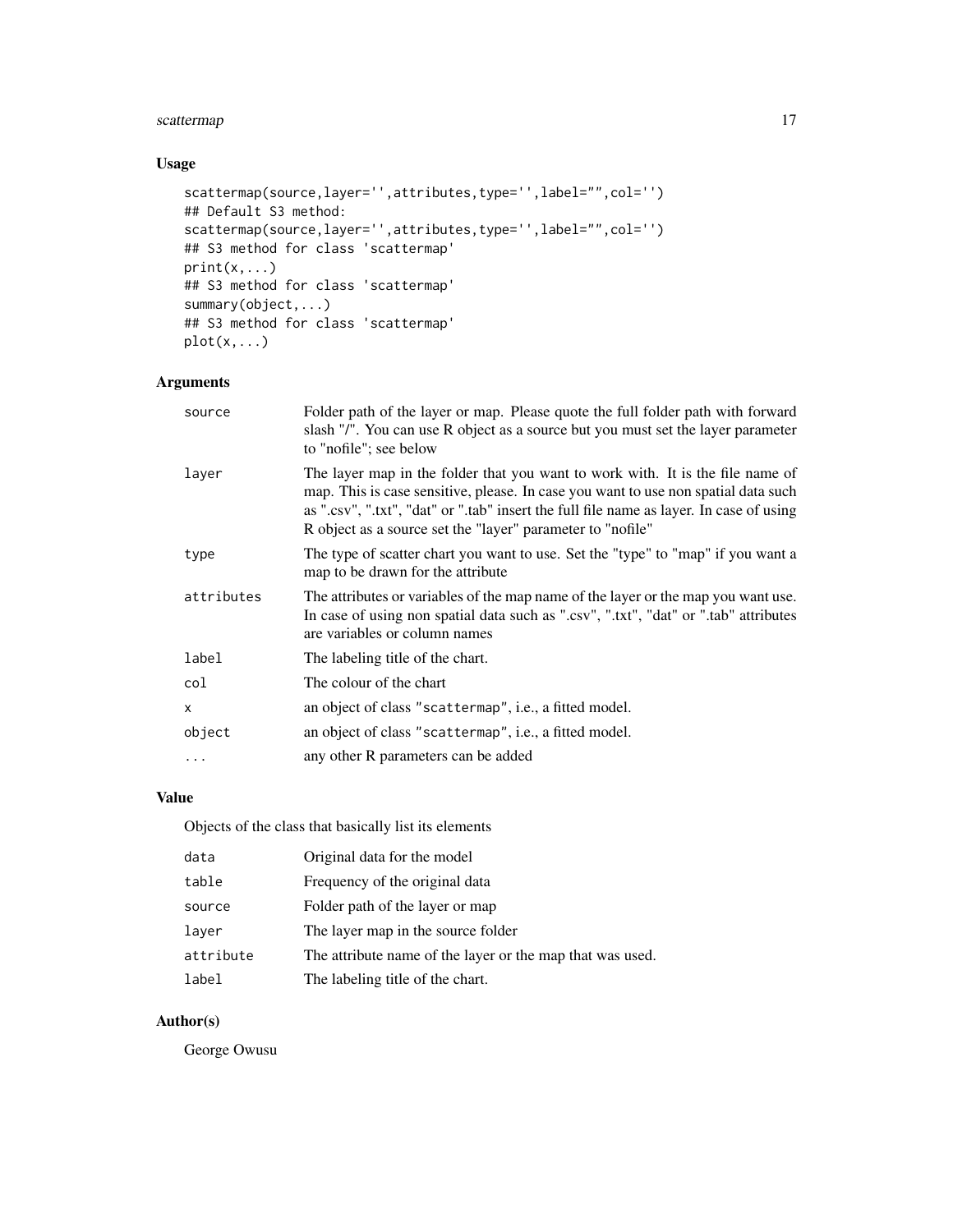#### References

Bivand, R. S., Pebesma, E. J., Gomez-Rubio, V. (2008) Applied Spatial Data Analysis with R. Springer Kabacoff, I. R. (2011) R in Action. Data Analysis and Graphics with R. Manning Publications Co

#### Examples

```
## Not run:
source<- system.file("external", package = "mgraph")
layer="farms"
attributes='Age,FArea'
graph=scattermap(source,layer,attributes,type="l",col='black',label="")
summary(graph)
print(graph)
#example two: using R object
data(meuse.all, package="gstat")
scattermap(meuse.all,layer="nofile",attributes="zinc,copper")
plot(graph)
## End(Not run)
```